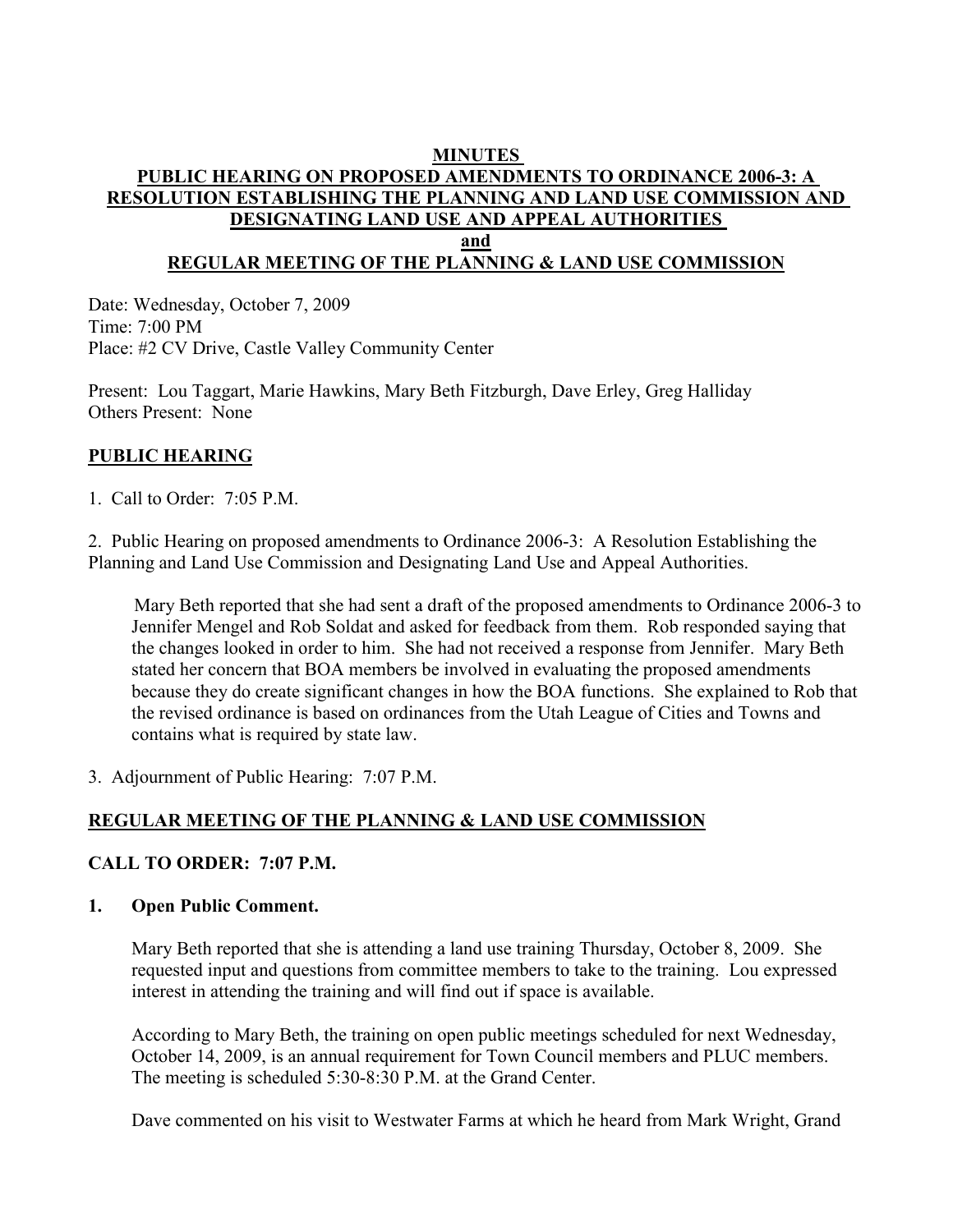County Engineer, that county staff is negotiating with Rocky Mountain Power to upgrade our power line so that Cisco and Westwater could be zoned for heavy industrial use. Westwater Farms is at the end of the service line. They had requested 100KW from RMP for their operation, but received only 5KW. Dave felt that it was important for the Town of Castle Valley to ensure that Grand County has taken care of the power needs before any zoning changes are made. Mary Beth added that protection of the Castle Valley watershed also should be considered. There was concern expressed that fracking from the Westwater Farms operation might affect our watershed. Dave considered the problems that could result from the treatment of wastewater at WF to be an extension of general Utah policy towards accepting waste products uranium waste included—from out of state.

# APPROVAL OF MINUTES

2. Regular meeting of September 2, 2009.

Dave motioned to approve the Minutes as amended. Lou seconded the Motion. Lou, Marie, Dave, Greg, and Mary Beth approved the Motion. The Motion passed unanimously.

# REPORTS

3. Building Permit Agent.

Faylene denied an electrical permit for a well for Lots 330/331 because the siting of the well did not adhere to the setbacks established by the CV zoning ordinance. The property owner has submitted a request for a variance. A building permit for a garage on Lot 227 was issued and a septic permit was issued for Lot 361.

# NEW BUSINESS

4. Discussion and possible action re: Proposed Amendments to Ordinance 2003-3: An Ordinance Encouraging the Movement of Deer within Castle Valley by Limiting the Use of Exclusionary Fencing.

Mary Beth reported that the Town Council did not pass the proposed amendments to Ordinance 2003-3 and sent the Ordinance back to PLUC. Comments from the Town Council included asking what is wrong with the current ordinance, viewing the revision as more deer friendly than people friendly, going overboard in favor of wildlife, and being unfair to property owners who do not operate an agricultural business but do have livestock and vegetation to protect. One suggestion from the Town Council was to require a CUP for fencing over four feet or for fencing that differed from the enclosure of one acre of land. Town Council members discussed whether a CUP for fencing should run with the land or not. There was no consensus. Mary Beth explained that the intent of the PLUC amendments were to address setbacks that were too close, regulations that were too complex and unnecessary for fences less than 4 feet tall, and the loopholes that existed in the current ordinance.

Mary Beth felt that valuable comments were made at the Town Council meeting, and suggested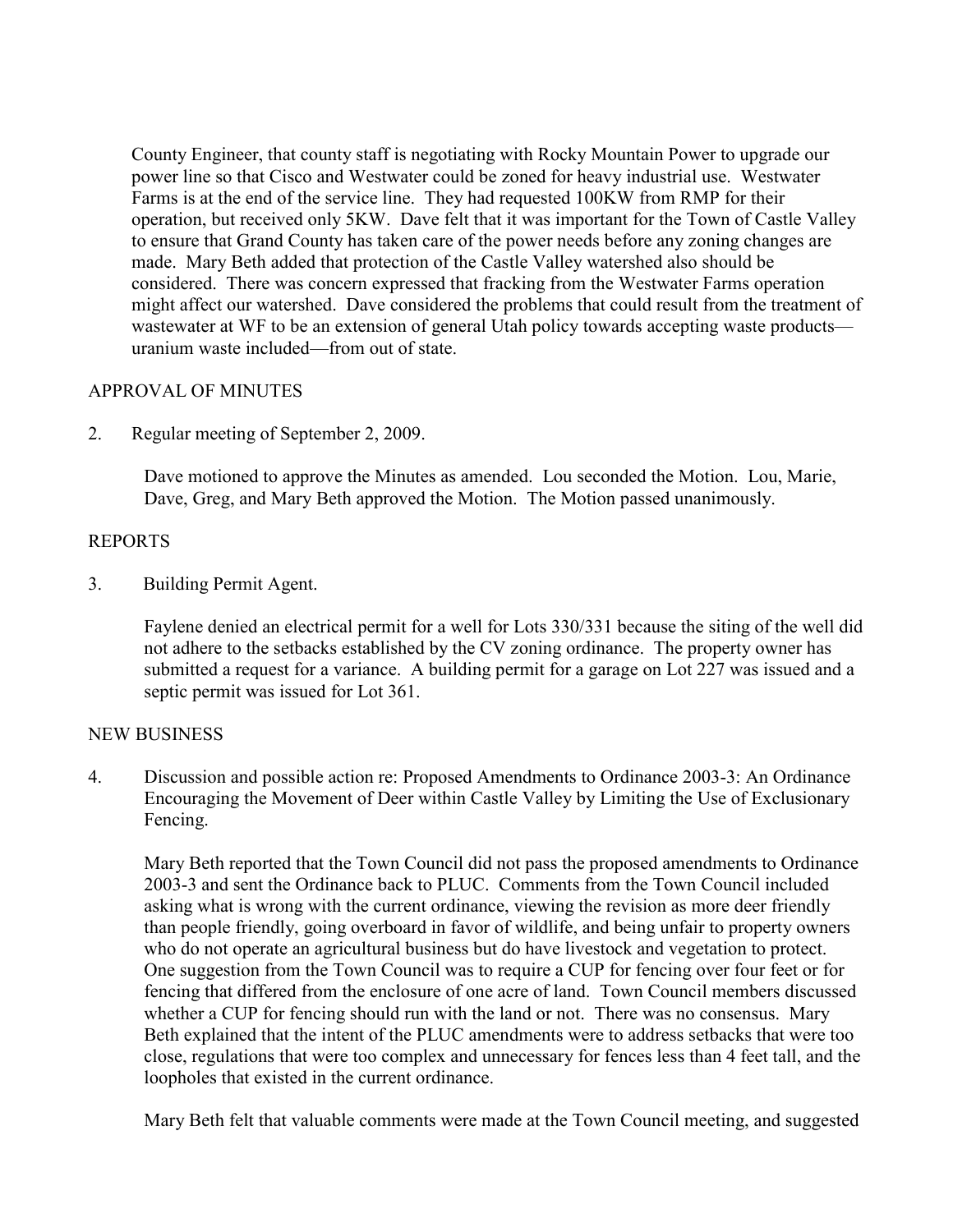that the PLUC take a fresh look at the current Ordinance and focus on producing a simpler version. Points to consider would be: a CUP option for fencing over four feet, appropriate setbacks, needs of property owners with livestock, health and safety issues resulting from pushing deer on to Castle Valley Drive, and closing loopholes.

Committee members confirmed that they want to give further consideration to this Ordinance. They agreed to take a month to review and consider the current ordinance, then decide next month whether to pursue further amendments.

Dave restated the Town of Castle Valley's long-term commitment to maintaining an open migration corridor for deer through the valley and the need to take responsibility for their safety in migration. He said that a good fencing ordinance could "incentivise" deeper setbacks so that there would be deer corridors. Greg noted that even the type of fencing can make a difference. Open fencing can allow deer through while still containing horses and other livestock.

After a discussion of other topics that PLUC members would like to address, committee members agreed to begin revisions to Ordinance 85-3 before resuming work on the fencing ordinance. Members thought that watershed protection was another important topic, but decided to wait to address that issue until after ownership of SITLA lands in the Castle Valley watershed has been transferred to BLM, approximately 18 months away. At the next PLUC meeting, committee members will discuss their review of the current fencing ordinance-- Ordinance 2003-3. If members want to pursue amendments to the fencing ordinance, they will return to it once they have addressed Ordinance 85-3.

Greg motioned to table Proposed Amendments to Ordinance 2003-3. Marie seconded the Motion. Lou, Marie, Dave, Greg, and Mary Beth approved the Motion. The Motion passed unanimously.

# OLD BUSINESS

5. Discussion and possible action re: Ordinance 2006-3: A Resolution Establishing the Planning and Land Use Commission and Designating Land Use and Appeal Authorities (tabled).

Dave motioned to untable Ordinance 2006-3: A Resolution Establishing the Planning and Land Use Commission and Designating Land Use and Appeal Authorities. Lou seconded the Motion. Lou, Marie, Dave, Greg, and Mary Beth approved the Motion. The Motion passed unanimously.

Mary Beth clarified how the dates in Sections 2 and 19 allow the terms of PLUC and BOA members to stagger. The date for BOA members in Section 19 will be set based upon the date the Ordinance is approved by the Town Council.

Committee members reviewed the changes and corrections that were made at the last meeting which eliminated redundancies in Sections 1 and 3 and changed wording in Sections 18 and 32 that kept the standard of review for appeals to the record. A few grammatical corrections were made and "building permits" was changed to "appeal" in Section 37.